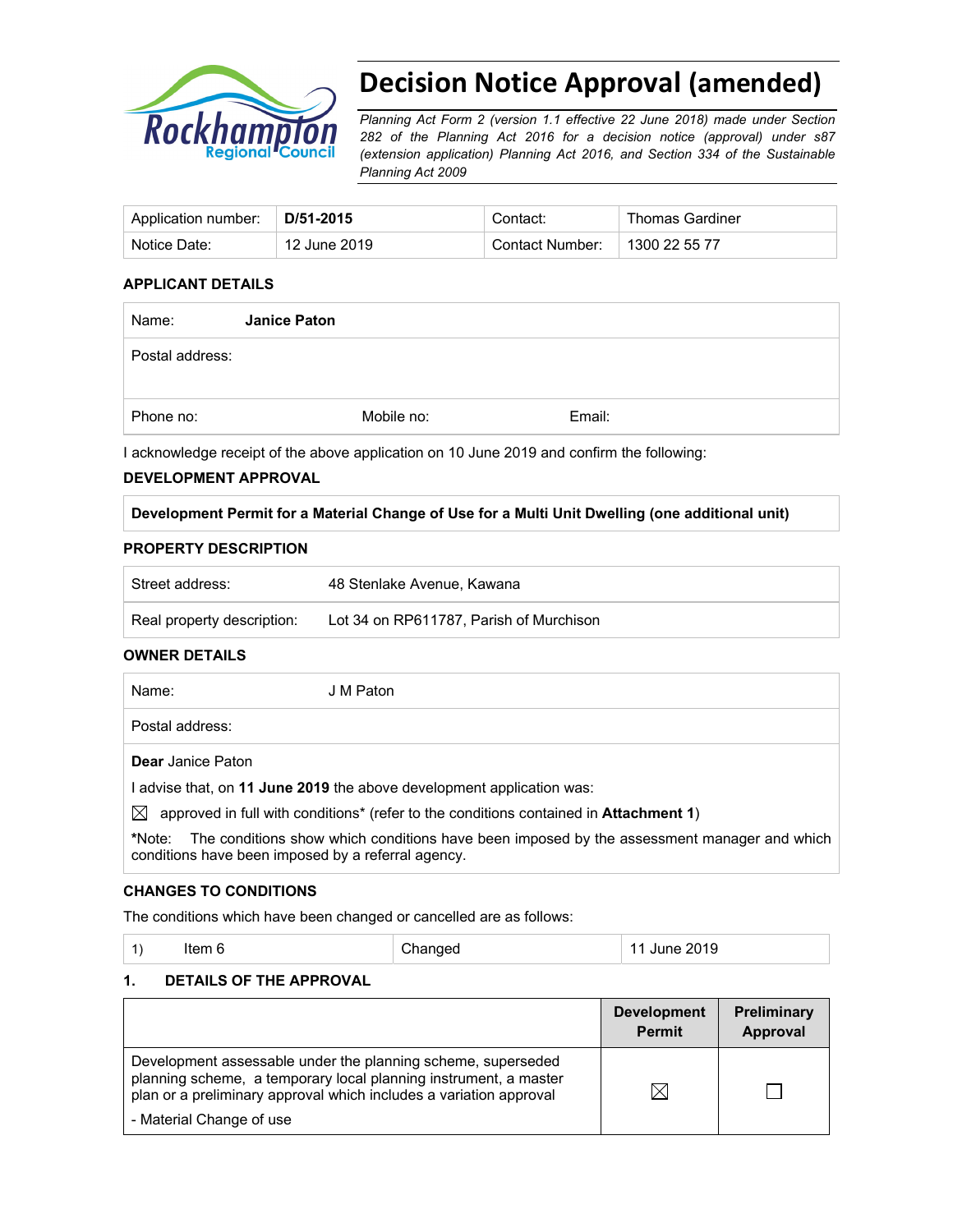## **2. CONDITIONS**

This approval is subject to the conditions in Attachment 1.

#### **3. FURTHER DEVELOPMENT PERMITS REQUIRED**

Please be advised that the following development permits are required to be obtained before the development can be carried out:

| Type of development permit required | Subject of the required development permit |
|-------------------------------------|--------------------------------------------|
| <b>Operational Works</b>            | <b>Access and Parking Works</b>            |
|                                     | <b>Stormwater Works</b>                    |
| <b>Building Works</b>               |                                            |
| Plumbing and Drainage Works         |                                            |

#### **4. REFERRAL AGENCIES NIL**

The following Referral Agencies were activated by this application.

## **5. THE APPROVED PLANS**

**The approved development must be completed and maintained generally in accordance with the approved drawings and documents:** 

| <b>Plan/Document Name</b> | <b>Plan Number</b>      | <b>Dated</b> |
|---------------------------|-------------------------|--------------|
| Site Plan                 | 150301 - 01, Revision B | 14 May 2015  |
| Floor Plan                | 150301 - 02, Revision B | 14 May 2015  |
| Elevations                | 150301 - 03, Revision B | 14 May 2015  |

#### **6. CURRENCY PERIOD FOR THE APPROVAL (s.87 of the Planning Act)**

The currency period will expire on 1 September 2024.

#### **7. STATEMENT OF REASONS**

| Description of the<br>development      | The proposed development is for an Extension Application to a Development<br>Permit for a Material Change of Use for a Multi Unit Dwelling (one additional<br>unit).                                                                                                                                                                                                   |  |
|----------------------------------------|------------------------------------------------------------------------------------------------------------------------------------------------------------------------------------------------------------------------------------------------------------------------------------------------------------------------------------------------------------------------|--|
| <b>Reasons for decision</b>            | The extension to the currency period will not compromise the purpose of<br>a)<br>the Low Density Residential Zone from accommodating predominantly<br>single detached dwellings and dual occupancies on individual lots;                                                                                                                                               |  |
|                                        | The proposal does not compromise the strategic framework in the<br>b)<br>Rockhampton Region Planning Scheme 2015;                                                                                                                                                                                                                                                      |  |
|                                        | Assessment of the development against the relevant zone purpose,<br>C)<br>planning scheme codes and planning scheme policies demonstrates that<br>the proposed development will not cause significant adverse impacts on<br>surrounding natural environment, built environment and<br>the<br>infrastructure, community facilities, or local character and amenity; and |  |
|                                        | d) The proposed development does not compromise the relevant State<br>Planning Policy.                                                                                                                                                                                                                                                                                 |  |
| <b>Assessment</b><br><b>Benchmarks</b> | The proposed development was assessed against the following assessment<br>benchmarks:                                                                                                                                                                                                                                                                                  |  |
|                                        | Low Density Residential Zone Code.                                                                                                                                                                                                                                                                                                                                     |  |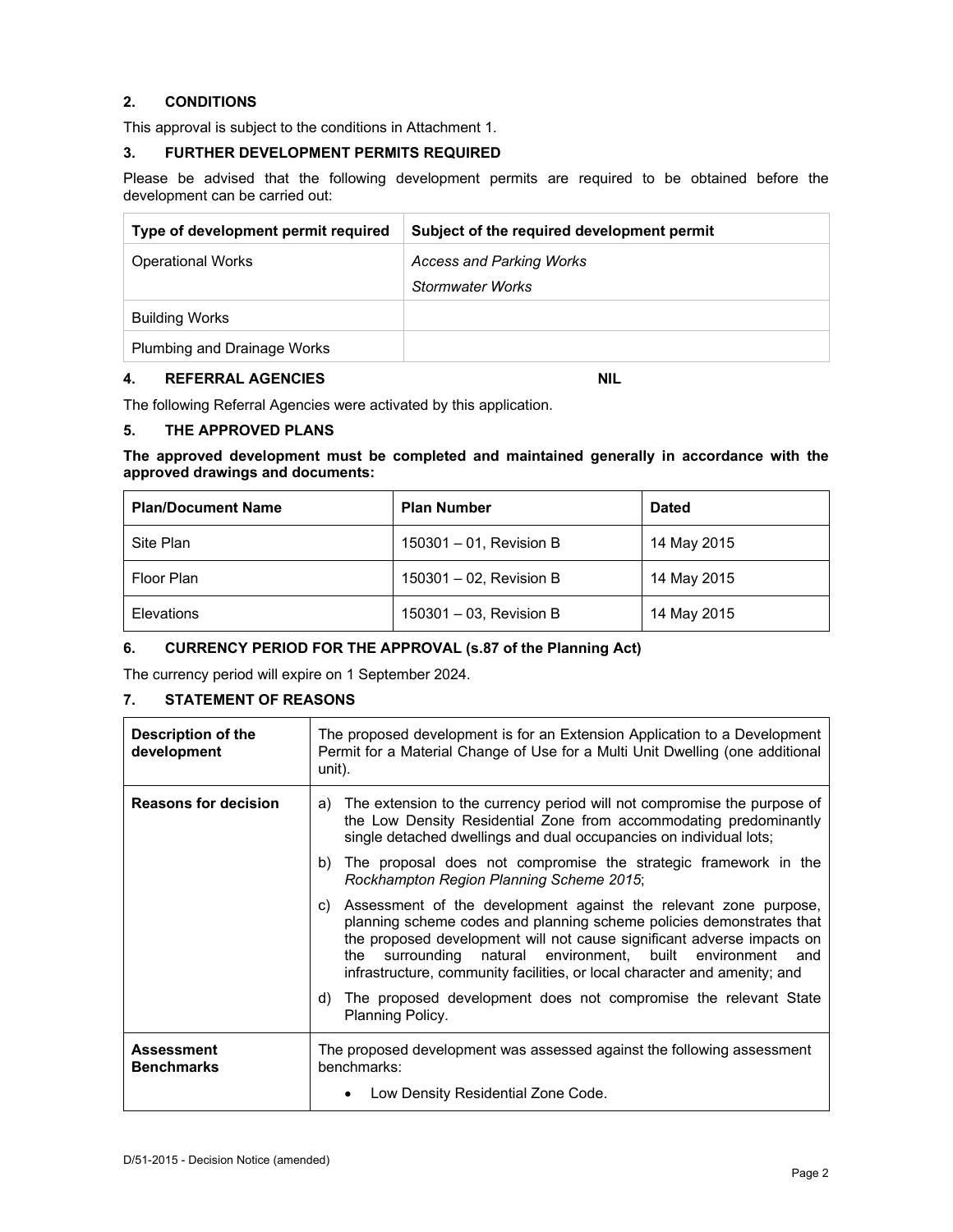| <b>Matters prescribed by</b> | $\bullet$ | The State Planning Policy - Part E;                                        |  |  |
|------------------------------|-----------|----------------------------------------------------------------------------|--|--|
| regulation                   |           | • The Central Queensland Regional Plan;                                    |  |  |
|                              |           | • The Rockhampton Region Planning Scheme 2015; and                         |  |  |
|                              | $\bullet$ | The common material, being the material submitted with the<br>application. |  |  |

#### **8. RIGHTS OF APPEAL**

The rights of an applicant to appeal to a tribunal or the Planning and Environment Court against a decision about a development application are set out in chapter 6, part 1 of the *Planning Act 2016*. For particular applications, there may also be a right to make an application for a declaration by a tribunal (see chapter 6, part 2 of the *Planning Act 2016).*

#### *Appeal by an applicant*

An applicant for a development application may appeal to the Planning and Environment Court against the following:

- the refusal of all or part of the development application
- a provision of the development approval
- the decision to give a preliminary approval when a development permit was applied for
- a deemed refusal of the development application.

An applicant may also have a right to appeal to the Development tribunal. For more information, see schedule 1 of the *Planning Act 2016*.

The timeframes for starting an appeal in the Planning and Environment Court are set out in section 229 of the *Planning Act 2016*.

**Attachment 2** is an extract from the *Planning Act 2016* that sets down the applicant's appeal rights and the appeal rights of a submitter.

#### **9. WHEN THE DEVELOPMENT APPROVAL TAKES EFFECT**

This development approval takes effect:

From the time the decision notice is given – if there is no submitter and the applicant does not appeal the decision to the court.

Or

When the submitter's appeal period ends  $-$  if there is a submitter and the applicant does not appeal the decision to the court.

Or

Subject to the decision of the court, when the appeal is finally decided  $-$  if an appeal is made to the court.

#### **10. ORIGINAL DECISION ASSESSMENT MANAGER**

| Name: | Tarnya Fitzgibbon<br><b>MANAGER DEVELOPMENT AND BUILDING</b>                |            | Date: 2 September 2015 |
|-------|-----------------------------------------------------------------------------|------------|------------------------|
| 11.   | <b>ASSESSMENT MANAGER</b>                                                   |            |                        |
| Name: | Amanda O'Mara<br><b>ACTING COORDINATOR</b><br><b>DEVELOPMENT ASSESSMENT</b> | Signature: | Date: 12 June 2019     |

#### **Attachment 1 – Conditions of the approval**

*Part 1* **–** *Conditions imposed by the assessment manager [Note: where a condition is imposed about infrastructure under Chapter 4 of the Planning Act 2016, the relevant provision of the Act under which this condition was imposed must be specified.]*

#### **Attachment 2—Extract on appeal rights**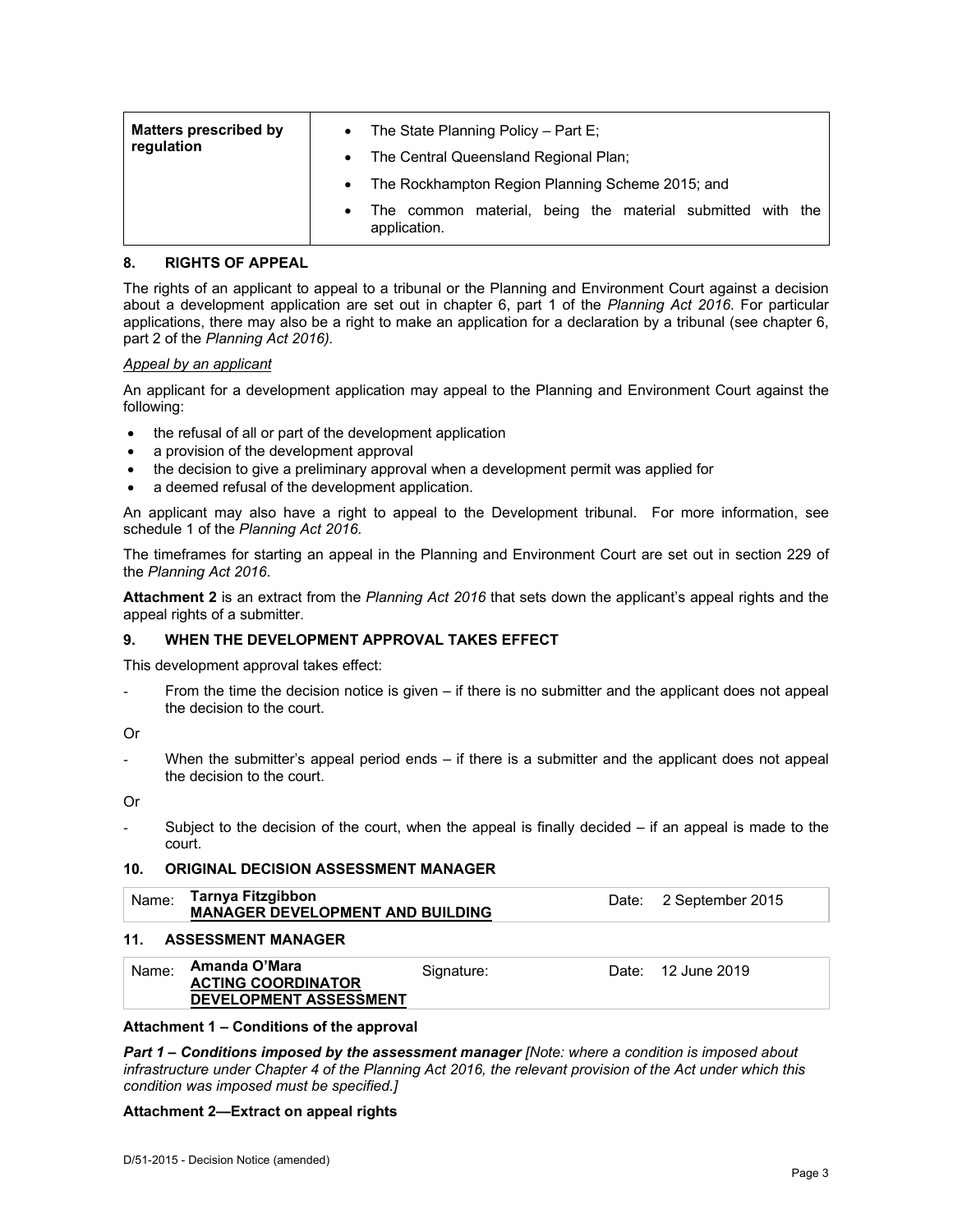

## **Attachment 1 – Part 1**

## **Rockhampton Regional Council Conditions**

*PLANNING ACT 2016*

## 1.0 ADMINISTRATION

- 1.1 The Developer is responsible for ensuring compliance with the conditions of this development approval and the Conditions of the approval by an employee, agent, contractor or invitee of the Developer.
- 1.2 Where these Conditions refer to "Council" in relation to requiring Council to approve or to be satisfied as to any matter, or conferring on the Council a function, power or discretion, that role of the Council may be fulfilled in whole or in part by a delegate appointed for that purpose by the Council.
- 1.3 All conditions of this approval must be undertaken and completed to the satisfaction of Council, at no cost to Council.
- 1.4 All conditions, works, or requirements of this approval must be undertaken and completed prior to the commencement of the use.
- 1.5 Where applicable, infrastructure requirements of this approval must be contributed to the relevant authorities, at no cost to Council prior to the commencement of the use.
- 1.6 The following further Development Permits must be obtained prior to the commencement of any works associated with their purposes:
	- 1.6.1 Operational Works:
		- (i) Access and Parking Works; and
		- (ii) Stormwater Works.
	- 1.6.2 Plumbing and Drainage Works; and
	- 1.6.3 Building Works.
- 1.7 All Development Permits for Operational Works and Plumbing and Drainage Works must be obtained prior to the issue of a Development Permit for Building Works.
- 1.8 Unless otherwise stated, all works must be designed, constructed and maintained in accordance with the relevant Council policies, guidelines and standards.
- 1.9 All engineering drawings/specifications, design and construction works must comply with the requirements of the relevant *Australian Standards* and must be approved, supervised and certified by a Registered Professional Engineer of Queensland.

## 2.0 APPROVED PLANS AND DOCUMENTS

2.1 The approved development must be completed and maintained generally in accordance with the approved plans and documents, except where amended by the conditions of this permit:

| <b>Plan/Document Name</b> | Plan Number                | Dated       |
|---------------------------|----------------------------|-------------|
| Site Plan                 | $150301 - 01$ , Revision B | 14 May 2015 |
| Floor Plan                | $150301 - 02$ , Revision B | 14 May 2015 |
| Elevations                | 150301 - 03, Revision B    | 14 May 2015 |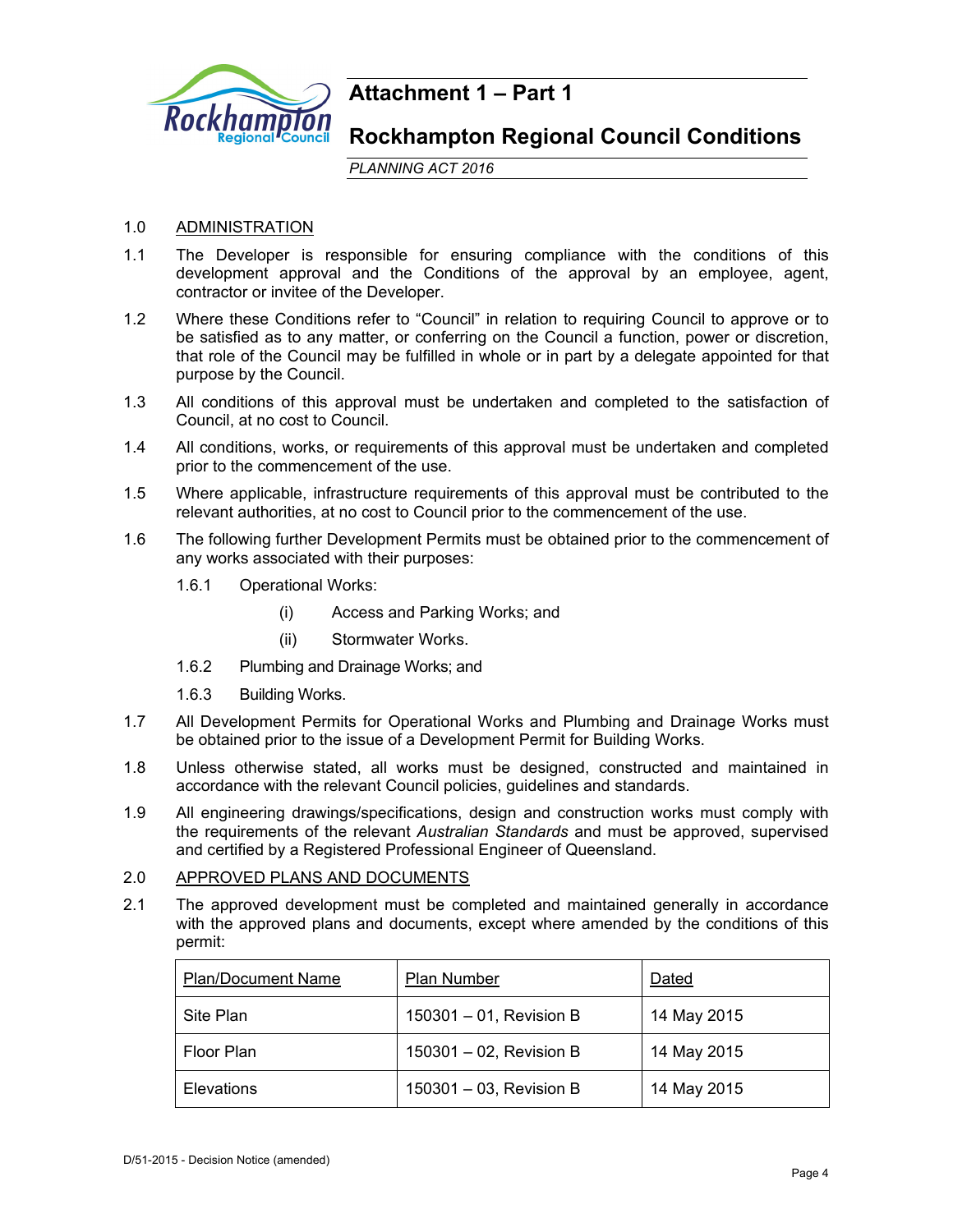- 2.2 Where there is any conflict between the conditions of this approval and the details shown on the approved plans and documents, the conditions of approval must prevail.
- 2.3 Where conditions require the above plans or documents to be amended, the revised document(s) must be submitted for endorsement by Council prior to the submission of a Development Application for Operational Works.

#### 3.0 ACCESS AND PARKING WORKS

- 3.1 A Development Permit for Operational Works (access and parking works) must be obtained prior to the commencement of any access and parking works on the site.
- 3.2 All works must be designed and constructed in accordance with the approved plans (refer to condition 2.1), *Capricorn Municipal Development Guidelines*, *Australian Standard AS2890 "Parking Facilities"* and the provisions of a Development Permit for Operational Works (access and parking works).
- 3.3 All parking spaces, access driveway(s) and vehicular manoeuvring areas associated with this proposed development must be concrete paved.
- 3.4 Any redundant vehicular crossover must be replaced by Council standard kerb and channel.

#### 4.0 PLUMBING AND DRAINAGE WORKS

- 4.1 All internal plumbing and drainage works must be designed and constructed in accordance with the approved plans (refer to condition 2.1), *Capricorn Municipal Development Guidelines*, *Water Supply (Safety and Reliability) Act, Plumbing and Drainage Act*, Council's Plumbing and Drainage Policies and the provisions of a Development Permit for Plumbing and Drainage Works.
- 4.2 All internal plumbing and sanitary drainage works must be completely independent for each unit / tenancy.
- 4.3 The development must be connected to Council's reticulated water supply and sewerage networks*.*
- 4.4 The existing water supply and sewerage connection point(s) must be retained and upgraded, if necessary, to service the development.
- 4.5 The development must be provided with a master meter at the development site boundary and sub-meters for each sole occupancy building in accordance with the *Queensland Plumbing and Drainage Code* and Council's Sub-metering Policy
- 4.6 Water meter box and sewerage connection point located within trafficable areas must be raised or lowered to suit the finished surface levels and must be provided with heavy duty trafficable lids.
- 4.7 Alteration, disconnection or relocation of internal plumbing and sanitary drainage works associated with the existing building must be in accordance with regulated work under the *Plumbing and Drainage Act* and Council's Plumbing and Drainage Policies.

#### 5.0 STORMWATER WORKS

- 5.1 A Development Permit for Operational Works (stormwater works) must be obtained prior to the commencement of any stormwater works on the site.
- 5.2 All stormwater drainage works must be designed and constructed in accordance with the approved plans (refer to condition 2.1), *Queensland Urban Drainage Manual*, *Capricorn Municipal Development Guidelines*, sound engineering practice and the provisions of a Development Permit for Operational Works (stormwater works).
- 5.3 All stormwater must drain to a demonstrated lawful point of discharge and must not adversely affect surrounding land or infrastructure in comparison to the pre-development condition, including but not limited to blocking, altering or diverting existing stormwater runoff patterns or having the potential to cause damage to other infrastructure.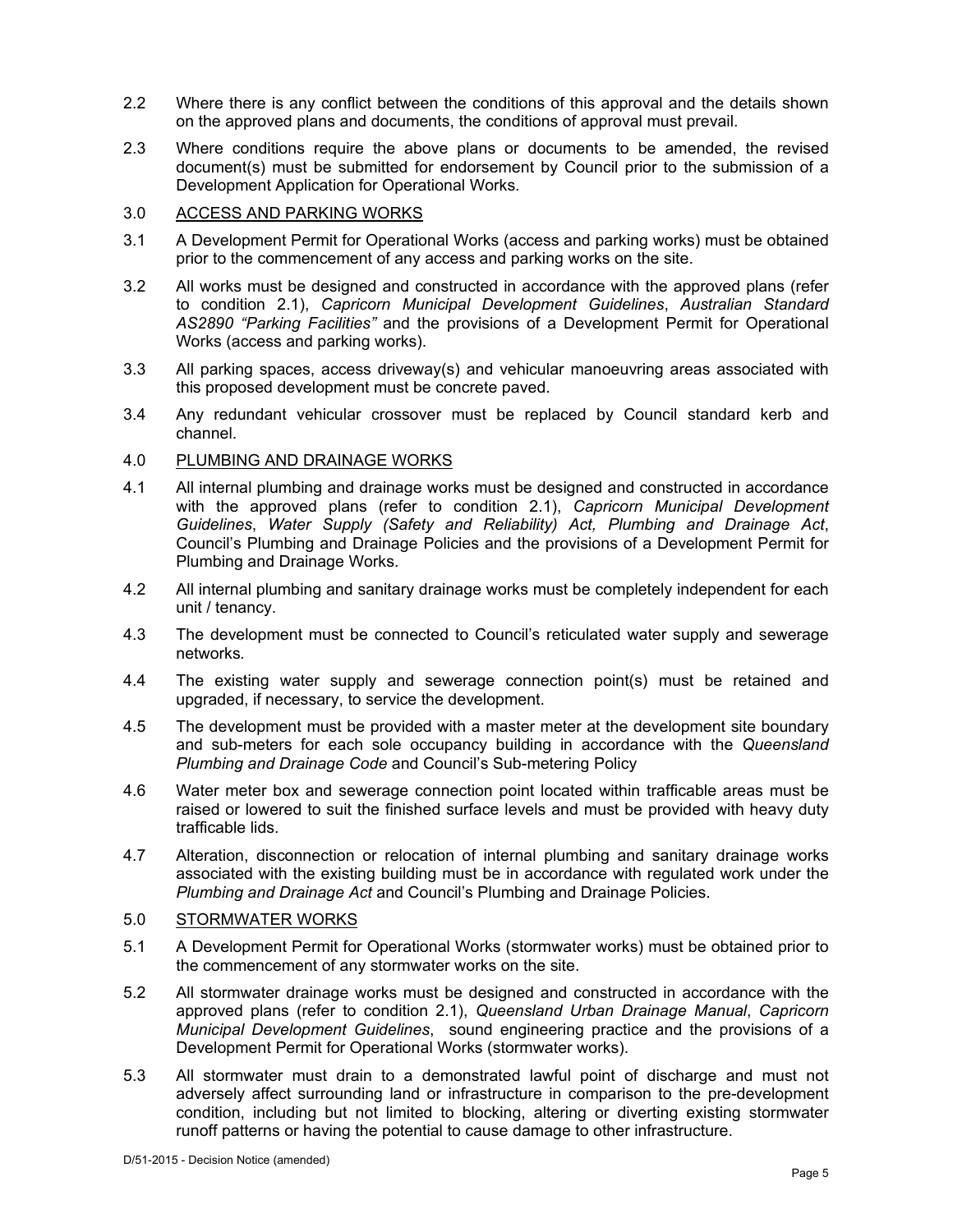5.4 The development must not increase peak stormwater runoff for a selected range of storm events up to and including a one percent (1%) Annual Exceedance Probability defined flood event, for the post development condition.

## 6.0 ROOF AND ALLOTMENT DRAINAGE WORKS

- 6.1 All roof and allotment drainage works must be designed and constructed in accordance with the approved plans (refer to condition 2.1), *Queensland Urban Drainage Manual*, *Capricorn Municipal Development Guidelines* and sound engineering practice.
- 6.2 All roof and allotment runoff from the development must be directed to a lawful point of discharge and must not restrict, impair or change the natural flow of runoff water or cause a nuisance to surrounding land or infrastructure.
- 6.3 The development must not increase peak stormwater runoff for a selected range of storm events up to and including a one percent (1%) Annual Exceedance Probability defined flood event, for the post development condition.

## 7.0 SITE WORKS

7.1 Site works must be constructed such that they do not, at any time, in any way restrict, impair or change the natural flow of runoff water, or cause a nuisance or worsening to surrounding land or infrastructure.

#### 8.0 BUILDING WORKS

- 8.1 All building works must be undertaken in accordance with *Queensland Development Code, Mandatory Part 1.4* for building over or near relevant infrastructure.
- 8.2 All external elements, such as air conditioners, must be adequately screened from public view, to Council's satisfaction. Noise from any external elements, such as air conditioners, must not exceed the limits specified in the *Environmental Protection Act*.
- 8.3 Any lighting devices associated with the development, such as sensory lighting, must be positioned on the development site and shielded so as not to cause glare or other nuisance to nearby residents and motorists. Night lighting must be designed, constructed and operated in accordance with *Australian Standard AS4282 "Control of the obtrusive effects of outdoor lighting"*.
- 8.4 All fencing must be in accordance with the approved plans (refer to condition 2.1)
- 8.5 Proposed Unit 4 must be provided with an open-air clothes drying facility and the facility must be screened from public view.

## 9.0 LANDSCAPING WORKS

- 9.1 Landscaping must be established generally in accordance with the approved plans (refer to condition 2.1).
- 9.2 All landscaping must predominantly contain plant species that are locally native to the Central Queensland region due to their low water dependency.
- 9.3 The landscaped areas must be subject to an ongoing maintenance and replanting programme (if necessary).

#### 10.0 ELECTRICITY AND TELECOMMUNICATIONS

- 10.1 Electricity and telecommunication connections must be provided to the proposed development to the standards of the relevant authorities.
- 10.2 Evidence that the development is provided with electricity and telecommunications services from the relevant service provider must be provided to Council, prior to the commencement of the use.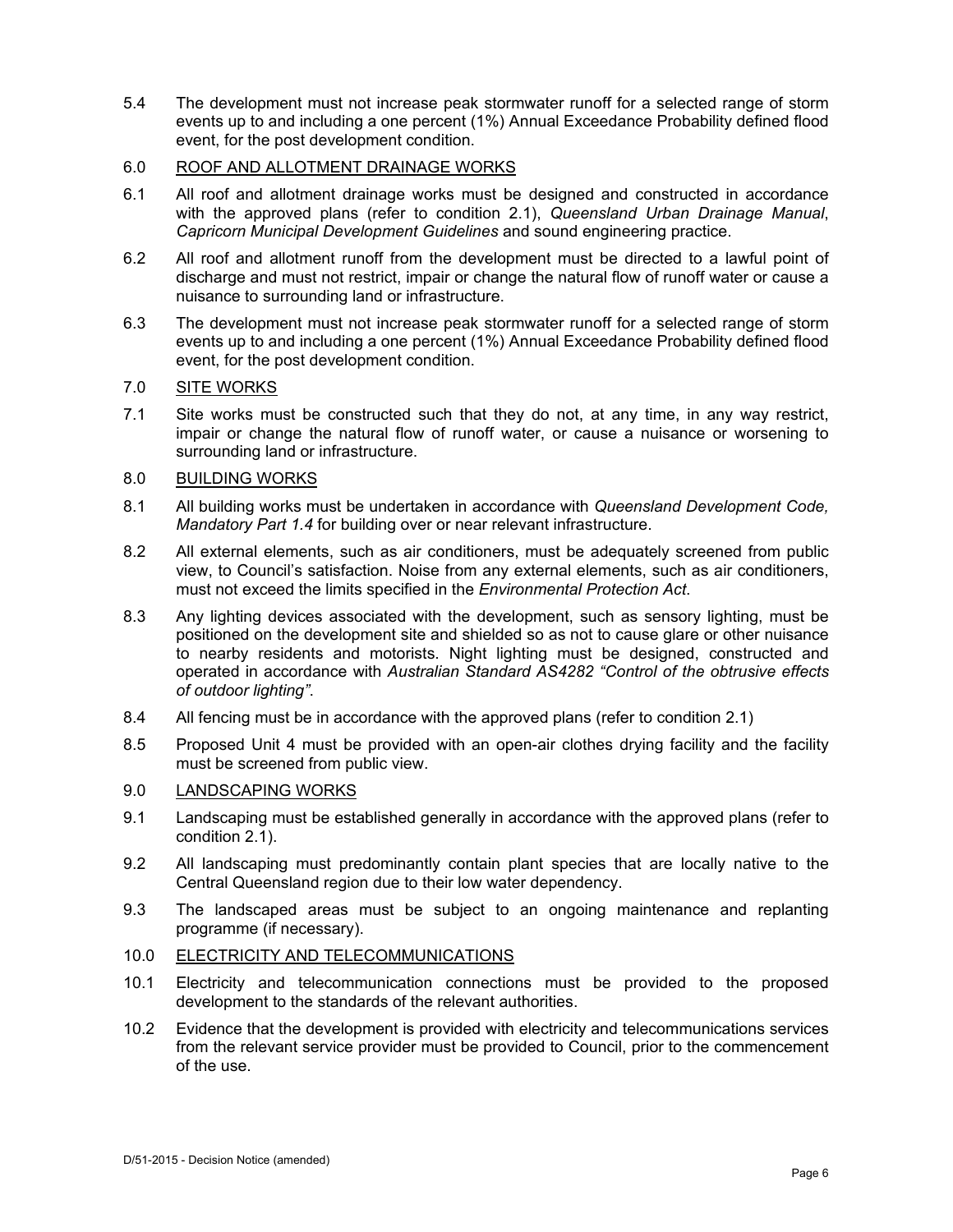#### 11.0 ASSET MANAGEMENT

- 11.1 Any alteration necessary to electricity, telephone, water mains, sewerage mains, and/or public utility installations resulting from the development or in connection with the development, must be at full cost to the Developer.
- 11.2 Any damage to existing kerb and channel, water supply and sewerage infrastructures, pathway or roadway (including removal of concrete slurry from public land, pathway, roads, kerb and channel and stormwater gullies and drainage lines) which may occur during any works carried out in association with the approved development must be repaired. This must include the reinstatement of the existing traffic signs and pavement markings which may have been removed.

## 12.0 ENVIRONMENTAL

12.1 An Erosion Control and Stormwater Control Management Plan must be kept on-site for the duration of the works, and until all exposed soil areas are permanently stabilised (for example, turfed, hydro-mulched, concreted, landscaped). The prepared Erosion Control and Stormwater Control Management Plan must be available on-site for inspection by Council Officers during those works.

## 13.0 OPERATING PROCEDURES

13.1 All construction materials, waste, waste skips, machinery and contractors' vehicles must be located and stored or parked within the site. No storage of materials, parking of construction machinery or contractors' vehicles will be permitted in Stenlake Avenue and Locke Street.

## ADVISORY NOTES

## NOTE 1. Aboriginal Cultural Heritage

It is advised that under section 23 of the *Aboriginal Cultural Heritage Act 2003*, a person who carries out an activity must take all reasonable and practicable measures to ensure the activity does not harm Aboriginal Cultural Heritage (the "cultural heritage duty of care"). Maximum penalties for breaching the duty of care are listed in the Aboriginal Cultural Heritage legislation. The information on Aboriginal Cultural Heritage is available on the Department of Aboriginal and Torres Strait Islander and Multicultural Affairs website www.datsima.qld.gov.au

### NOTE 2. Asbestos Removal

Any demolition and/or removal works involving asbestos materials must be undertaken in accordance with the requirements of the *Workplace Health and Safety* legislation and *Public Health Act 2005*.

## NOTE 3. General Environmental Duty

General environmental duty under the *Environmental Protection Act* prohibits unlawful environmental nuisance caused by noise, aerosols, particles, dust, ash, fumes, light, odour or smoke beyond the boundaries of the property during all stages of the development including earthworks, construction and operation.

## NOTE 4. General Safety Of Public During Construction

The *Work Health and Safety Act* and *Manual of Uniform Traffic Control Devices* must be complied with in carrying out any construction works, and to ensure safe traffic control and safe public access in respect of works being constructed on a road.

#### NOTE 5. Infrastructure Charges Notice

This application is subject to infrastructure contributions in accordance with Council policies. The contributions are presented on an Infrastructure Charges Notice.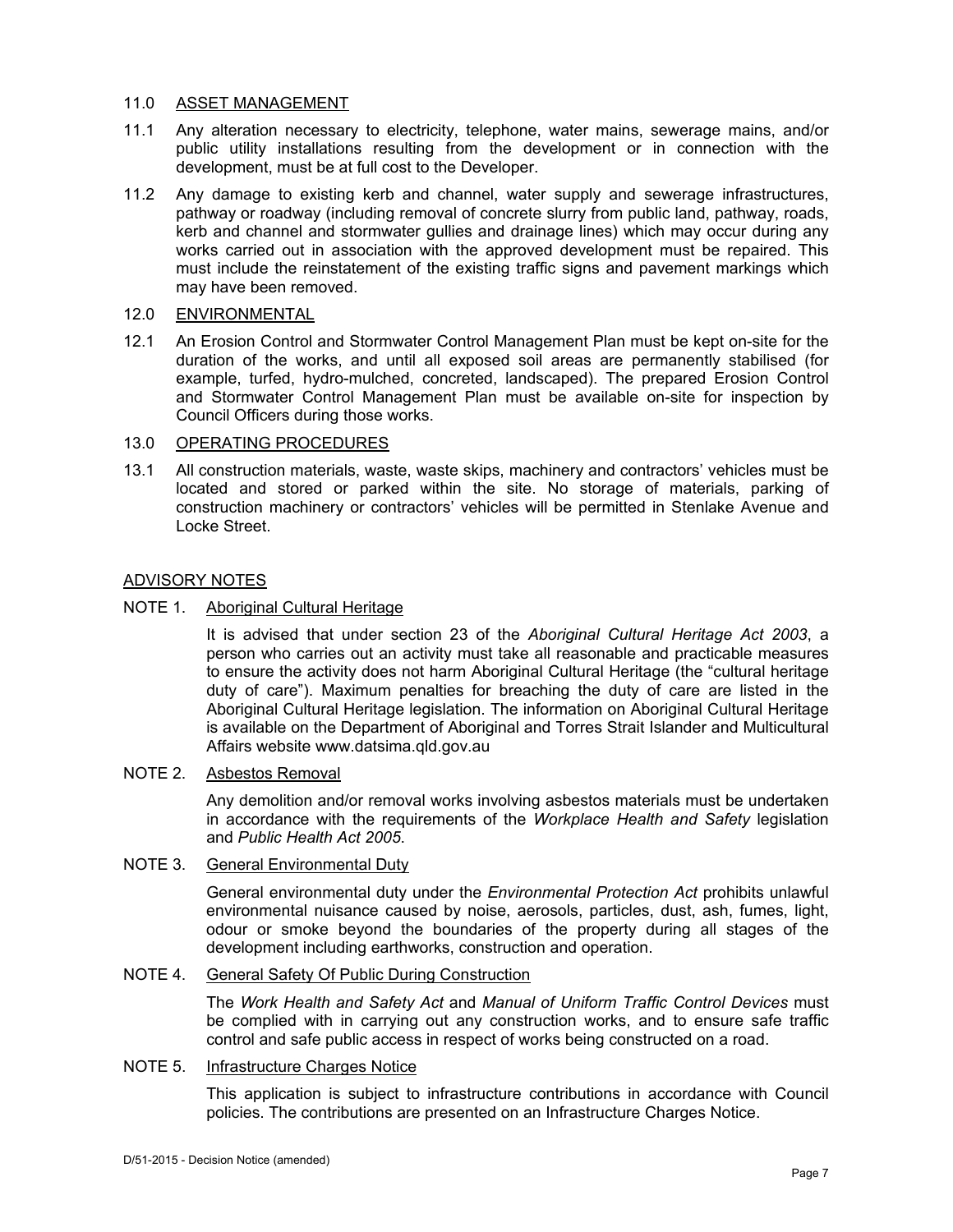

# **Attachment 2 - Appeal Rights**

*PLANNING ACT 2016*

The following is an extract from the *Planning Act 2016 (Chapter 6)* 

#### *Appeal rights*

#### *229 Appeals to tribunal or P&E Court*

- (1) Schedule 1 states—
	- (a) matters that may be appealed to— (i) either a tribunal or the P&E Court; or (ii) only a tribunal; or
	- (iii) only the P&E Court; and
	- (b) the person—
		- (i) who may appeal a matter (the **appellant**); and
		- (ii) who is a respondent in an appeal of the matter; and (iii) who is a co-respondent in an appeal of the matter; and
		- (iv) who may elect to be a co-respondent in an appeal of the matter.
- (2) An appellant may start an appeal within the appeal period. (3) The **appeal period** is—
- (a) for an appeal by a building advisory agency—10
	- business days after a decision notice for the decision is given to the agency or
	- (b) for an appeal against a deemed refusal—at any time after the deemed refusal happens; or
	- (c) for an appeal against a decision of the Minister, under chapter 7, part 4, to register premises or to renew the registration of premises—20 business days after a notice is published under section 269(3)(a) or (4); or
	- (d) for an appeal against an infrastructure charges notice— 20 business days after the infrastructure charges notice is given to the person; or
	- (e) for an appeal about a deemed approval of a development application for which a decision notice has not been given—30 business days after the applicant gives the deemed approval notice to the assessment manager; or
	- (f) for any other appeal—20 business days after a notice of the decision for the matter, including an enforcement notice, is given to the person.
	- Note—

See the P&E Court Act for the court's power to extend the appeal period.

- (4) Each respondent and co-respondent for an appeal may be heard in the appeal.
- (5) If an appeal is only about a referral agency's response, the assessment manager may apply to the tribunal or P&E Court to withdraw from the appeal.
- (6) To remove any doubt, it is declared that an appeal against an infrastructure charges notice must not be about—
	- (a) the adopted charge itself; or
	- (b) for a decision about an offset or refund—
		- (i) the establishment cost of trunk infrastructure identified in a LGIP; or

(ii) the cost of infrastructure decided using the method included in the local government's charges resolution.

#### **230 Notice of appeal**

- (1) An appellant starts an appeal by lodging, with the registrar of the tribunal or P&E Court, a notice of appeal that— (a) is in the approved form; and
	- (b) succinctly states the grounds of the appeal.
- (2) The notice of appeal must be accompanied by the required fee.
- (3) The appellant or, for an appeal to a tribunal, the registrar must, within the service period, give a copy of the notice of appeal to—
	- (a) the respondent for the appeal; and
	- D/51-2015 Decision Notice (amended)
- (b) each co-respondent for the appeal; and
- (c) for an appeal about a development application under schedule 1, table 1, item 1—each principal submitter for the development application; and
- (d) for an appeal about a change application under schedule 1, table 1, item 2—each principal submitter for the change application; and
- (e) each person who may elect to become a co-respondent for the appeal, other than an eligible submitter who is not a principal submitter in an appeal under paragraph (c) or (d); and
- (f) for an appeal to the P&E Court—the chief executive; and
- (g) for an appeal to a tribunal under another Act—any other
- person who the registrar considers appropriate.
- (4) The **service period** is—
	- (a) if a submitter or advice agency started the appeal in the P&E Court—2 business days after the appeal is started; or
	- (b) otherwise—10 business days after the appeal is started.
- (5) A notice of appeal given to a person who may elect to be a co-respondent must state the effect of subsection
- (6) A person elects to be a co-respondent by filing a notice of election, in the approved form, within 10 business days

after the notice of appeal is given to the person*.*

- **231 Other appeals**
- (1) Subject to this chapter, schedule 1 and the P&E Court Act, unless the Supreme Court decides a decision or other matter under this Act is affected by jurisdictional error, the decision or matter is non-appealable.
- (2) The Judicial Review Act 1991, part 5 applies to the decision or matter to the extent it is affected by jurisdictional error.
- (3) A person who, but for subsection (1) could have made an application under the Judicial Review Act 1991 in relation to the decision or matter, may apply under part 4 of that Act for a statement of reasons in relation to the decision or matter.
- (4) In this section— **decision** includes—
	- (a) conduct engaged in for the purpose of making a decision; and
	- (b) other conduct that relates to the making of a decision; and
	- (c) the making of a decision or the failure to make a decision; and
	- (d) a purported decision; and
	- (e) a deemed refusal.
- **non-appealable**, for a decision or matter, means the decision or matter—
	- (a) is final and conclusive; and
	- (b) may not be challenged, appealed against, reviewed, quashed, set aside or called into question in any other way under the Judicial Review Act 1991 or otherwise, whether by the Supreme Court, another court, a tribunal or another entity; and
	- (c) is not subject to any declaratory, injunctive or other order of the Supreme Court, another court, a tribunal or another entity on any ground.

#### **232 Rules of the P&E Court**

- (1) A person who is appealing to the P&E Court must comply with the rules of the court that apply to the appeal.
- (2) However, the P&E Court may hear and decide an appeal even if the person has not complied with rules of the P&E Court.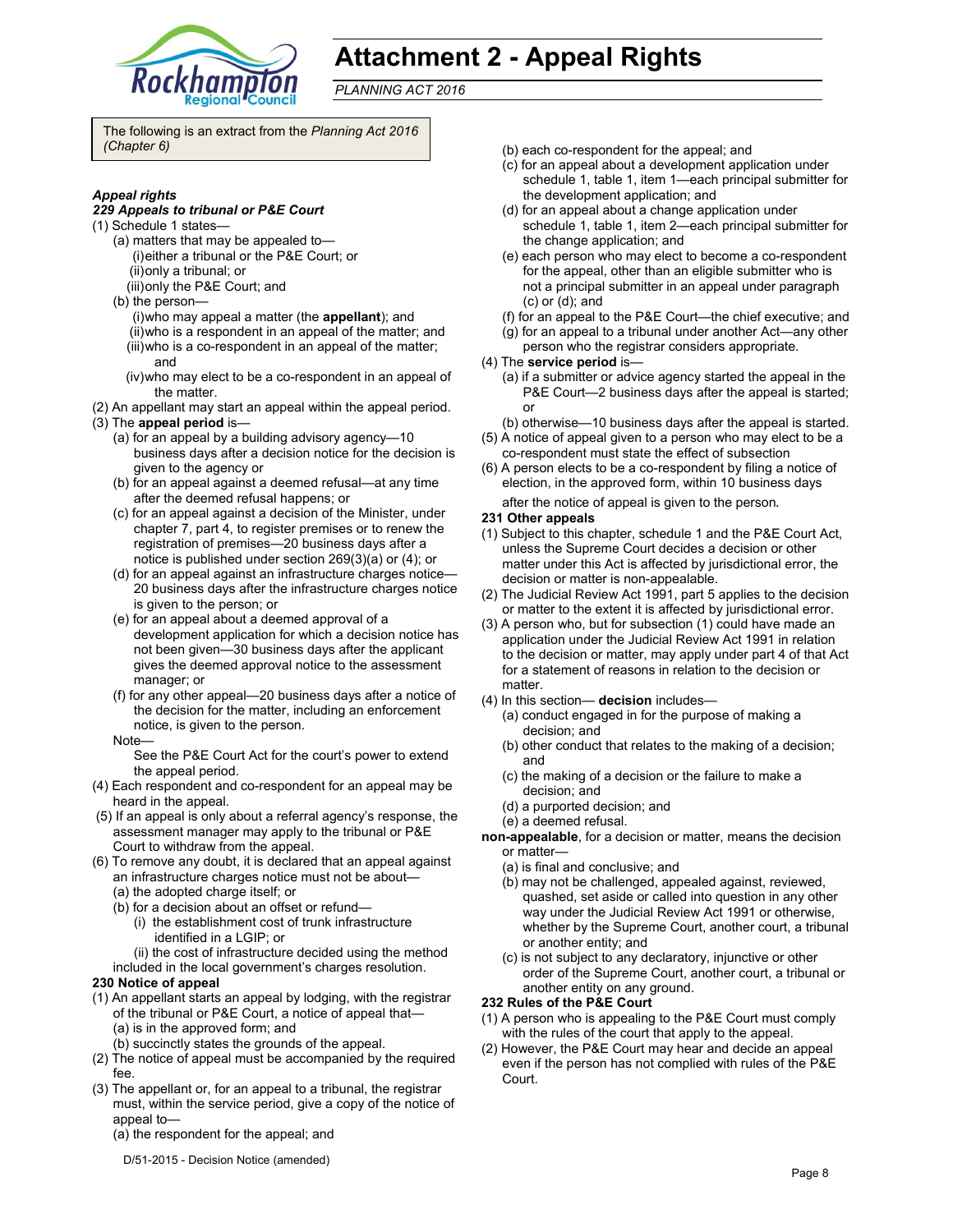

# **Appeal Rights**

*PLANNING ACT 2016*

## **Schedule 1**

#### **Appeals section 229 1 Appeal rights and parties to appeals**

- (1) Table 1 states the matters that may be appealed to—(a) the P&E court; or (b) a tribunal.
- (2) However, table 1 applies to a tribunal only if the matter involves—
	- (a) the refusal, or deemed refusal of a development application, for—
	- (i) a material change of use for a classified building; or
	- (ii) operational work associated with building work, a retaining wall, or a tennis court; or
	- (b) a provision of a development approval for—
	- (i) a material change of use for a classified building; or
- (ii) operational work associated with building work, a retaining wall, or a tennis court; or
	- (c) if a development permit was applied for—the decision to give a preliminary approval for—
		- (i) a material change of use for a classified building; or
		- (ii) operational work associated with building work, a retaining wall, or a tennis court; or
	- (d) a development condition if—
		- (i) the development approval is only for a material change of use that involves the use of a building classified under the Building Code as a class 2 building; and
		- (ii) the building is, or is proposed to be, not more than 3 storeys; and
		- (iii) the proposed development is for not more than 60 sole-occupancy units; or
	- (e) a decision for, or a deemed refusal of, an extension application for a development approval that is only for a material change of use of a classified building; or
	- (f) a decision for, or a deemed refusal of, a change application for a development approval that is only for a material change of use of a classified building; or
	- (g) a matter under this Act, to the extent the matter relates to—
		- (i) the Building Act, other than a matter under that Act that may or must be decided by the Queensland Building and Construction Commission; or
		- (ii) the Plumbing and Drainage Act, part 4 or 5; or
	- (h) a decision to give an enforcement notice in relation to a matter under paragraphs (a) to (g); or
	- (i) a decision to give an infrastructure charges notice; or
	- (j) the refusal, or deemed refusal, of a conversion application; or
	- (k) a matter that, under another Act, may be appealed to the tribunal; or
	- (l) a matter prescribed by regulation.
- (3) Also, table 1 does not apply to a tribunal if the matter
- involves—
	- (a) for a matter in subsection  $(2)(a)$  to  $(d)$ 
		- (i) a development approval for which the development application required impact assessment; and
		- (ii) a development approval in relation to which the assessment manager received a properly made submission for the development application; or
	- (b) a provision of a development approval about the identification or inclusion, under a variation approval, of a matter for the development.
- (4) Table 2 states the matters that may be appealed only to the P&E Court.
- (5) Table 3 states the matters that may be appealed only to the tribunal.
- (6) In each table—
	- (a) column 1 states the appellant in the appeal; and
	- (b) column 2 states the respondent in the appeal; and
	- (c) column 3 states the co-respondent (if any) in the appeal; and
	- (d) column 4 states the co-respondents by election (if any) in the appeal.
- (7) If the chief executive receives a notice of appeal under section 230(3)(f), the chief executive may elect to be a corespondent in the appeal.

| Table 1<br>Appeals to the P&E Court and, for certain matters, to a tribunal                                                                                                                                                                                                                                                                    |                |                        |                                |
|------------------------------------------------------------------------------------------------------------------------------------------------------------------------------------------------------------------------------------------------------------------------------------------------------------------------------------------------|----------------|------------------------|--------------------------------|
| 1. Development applications<br>An appeal may be made against-<br>(a) the refusal of all or part of the development application; or<br>(b) the deemed refusal of the development application; or<br>(c) a provision of the development approval; or<br>(d) if a development permit was applied for-the decision to give a preliminary approval. |                |                        |                                |
| Column 1                                                                                                                                                                                                                                                                                                                                       | Column 2       | Column 3               | Column 4                       |
| Appellant                                                                                                                                                                                                                                                                                                                                      | Respondent     | Co-respondent          | Co-respondent by election      |
|                                                                                                                                                                                                                                                                                                                                                |                | $($ if any $)$         | $(if$ any)                     |
| The applicant                                                                                                                                                                                                                                                                                                                                  | The assessment | If the appeal is about | 1 A concurrence agency that is |
|                                                                                                                                                                                                                                                                                                                                                | manager        | a concurrence          | not a co-respondent            |
|                                                                                                                                                                                                                                                                                                                                                |                | agency's referral      | 2 If a chosen Assessment       |

response—the

manager is the respondent-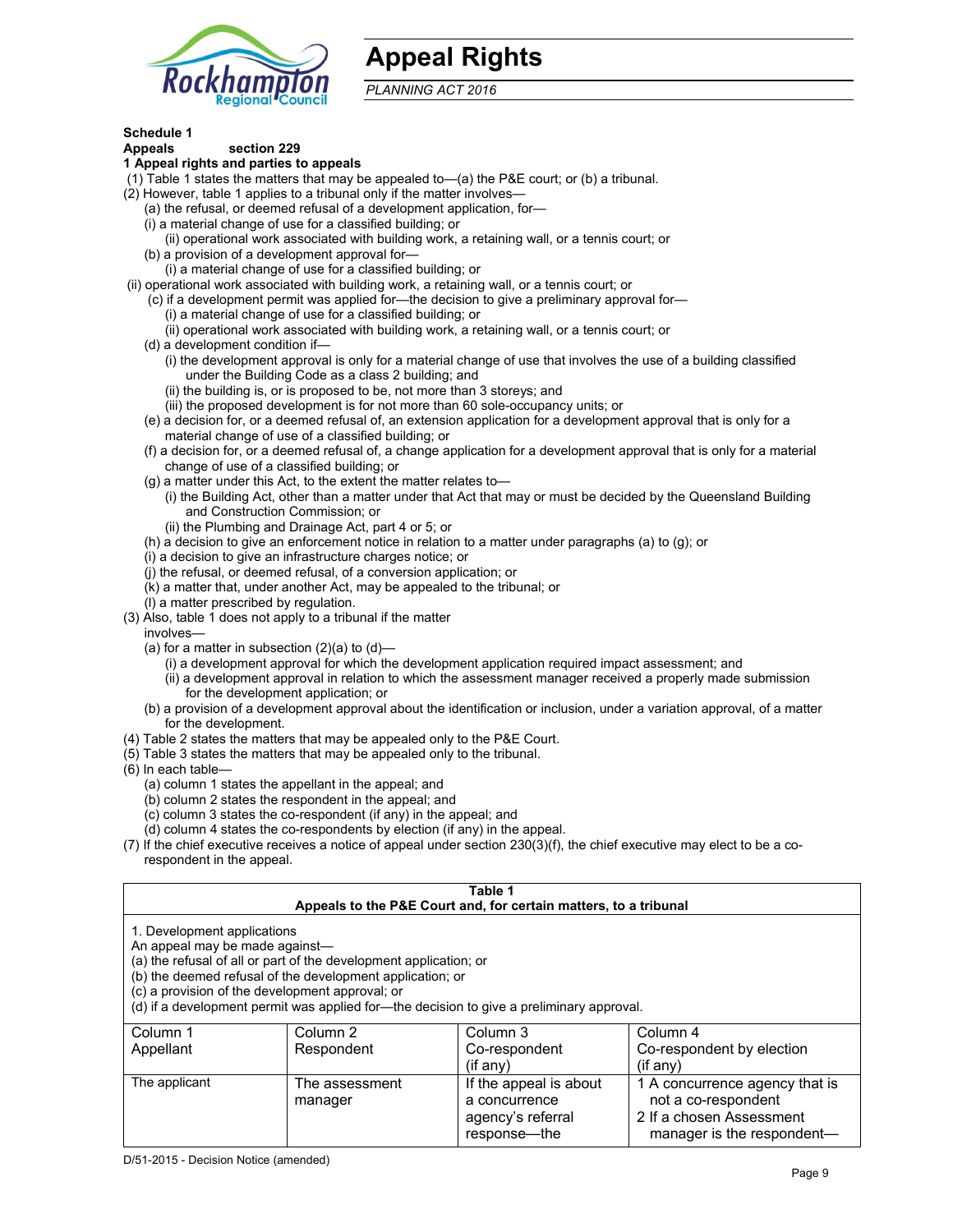| 2. Change applications<br>An appeal may be made against-<br>(b) a deemed refusal of a change application.<br>Column 1                                                                                                                                                                                                                                                                                                                                                                                                                                                                                                                                                                                                                                                                                                                                                                                                                                  | Column <sub>2</sub><br>Respondent | Appeals to the P&E Court and, for certain matters, to a tribunal<br>concurrence agency | the prescribed assessment<br>manager<br>3 Any eligible advice agency for<br>the application<br>4 Any eligible submitter for the<br>application<br>(a) a responsible entity's decision for a change application, other than a decision made by the P&E court; or                                                                                 |
|--------------------------------------------------------------------------------------------------------------------------------------------------------------------------------------------------------------------------------------------------------------------------------------------------------------------------------------------------------------------------------------------------------------------------------------------------------------------------------------------------------------------------------------------------------------------------------------------------------------------------------------------------------------------------------------------------------------------------------------------------------------------------------------------------------------------------------------------------------------------------------------------------------------------------------------------------------|-----------------------------------|----------------------------------------------------------------------------------------|-------------------------------------------------------------------------------------------------------------------------------------------------------------------------------------------------------------------------------------------------------------------------------------------------------------------------------------------------|
|                                                                                                                                                                                                                                                                                                                                                                                                                                                                                                                                                                                                                                                                                                                                                                                                                                                                                                                                                        |                                   |                                                                                        |                                                                                                                                                                                                                                                                                                                                                 |
|                                                                                                                                                                                                                                                                                                                                                                                                                                                                                                                                                                                                                                                                                                                                                                                                                                                                                                                                                        |                                   |                                                                                        |                                                                                                                                                                                                                                                                                                                                                 |
| Appellant                                                                                                                                                                                                                                                                                                                                                                                                                                                                                                                                                                                                                                                                                                                                                                                                                                                                                                                                              |                                   | Column 3<br>Co-respondent<br>(if any)                                                  | Column 4<br>Co-respondent by election<br>(if any)                                                                                                                                                                                                                                                                                               |
| 1 The applicant<br>2 If the responsible<br>entity is the<br>assessment<br>manager-an<br>affected entity that<br>gave a pre-request<br>notice or response<br>notice                                                                                                                                                                                                                                                                                                                                                                                                                                                                                                                                                                                                                                                                                                                                                                                     | The responsible<br>entity         | If an affected entity<br>starts the appeal-the<br>applicant                            | 1 A concurrence agency for the<br>development application<br>2 If a chosen assessment<br>manager is the respondent-<br>the prescribed assessment<br>manager<br>3 A private certifier for the<br>development application<br>4 Any eligible advice agency for<br>the change application<br>5 Any eligible submitter for the<br>change application |
| 3. Extension applications<br>An appeal may be made against-<br>(a) the assessment manager's decision about an extension application; or<br>(b) a deemed refusal of an extension application.                                                                                                                                                                                                                                                                                                                                                                                                                                                                                                                                                                                                                                                                                                                                                           |                                   |                                                                                        |                                                                                                                                                                                                                                                                                                                                                 |
| Column 1<br>Appellant                                                                                                                                                                                                                                                                                                                                                                                                                                                                                                                                                                                                                                                                                                                                                                                                                                                                                                                                  | Column <sub>2</sub><br>Respondent | Column 3<br>Co-respondent<br>(if any)                                                  | Column 4<br>Co-respondent by election<br>(if any)                                                                                                                                                                                                                                                                                               |
| 1 The applicant<br>1.<br>2 For a matter other<br>than a deemed<br>refusal of an<br>extension<br>application $-$ a<br>concurrence<br>agency, other than<br>the chief executive,<br>for the application                                                                                                                                                                                                                                                                                                                                                                                                                                                                                                                                                                                                                                                                                                                                                  | The assessment<br>manager         | If a concurrence<br>agency starts the<br>appeal - the applicant                        | If a chosen assessment<br>manager is the respondent - the<br>prescribed assessment manager                                                                                                                                                                                                                                                      |
| 4. Infrastructure charges notices<br>An appeal may be made against an infrastructure charges notice on 1 or more of the following grounds<br>a) The notice involved an error relating to $-$<br>(i) The application of the relevant adopted charge; or<br>Examples of errors in applying an adopted charge -<br>The incorrect application of gross floor area for a non-residential development<br>Applying an incorrect 'use category', under a regulation, to the development<br>The working out of extra demands, for section 120; or<br>(i)<br>An offset or refund; or<br>(ii)<br>b) The was no decision about an offset or refund; or<br>c) If the infrastructure charges notice states a refund will be given - the timing for giving the refund; or<br>d) The amount of the charge is so unreasonable that no reasonable relevant local government could have<br>imposed the amount.<br>Column 1<br>Column <sub>2</sub><br>Column 3<br>Column 4 |                                   |                                                                                        |                                                                                                                                                                                                                                                                                                                                                 |

D/51-2015 - Decision Notice (amended)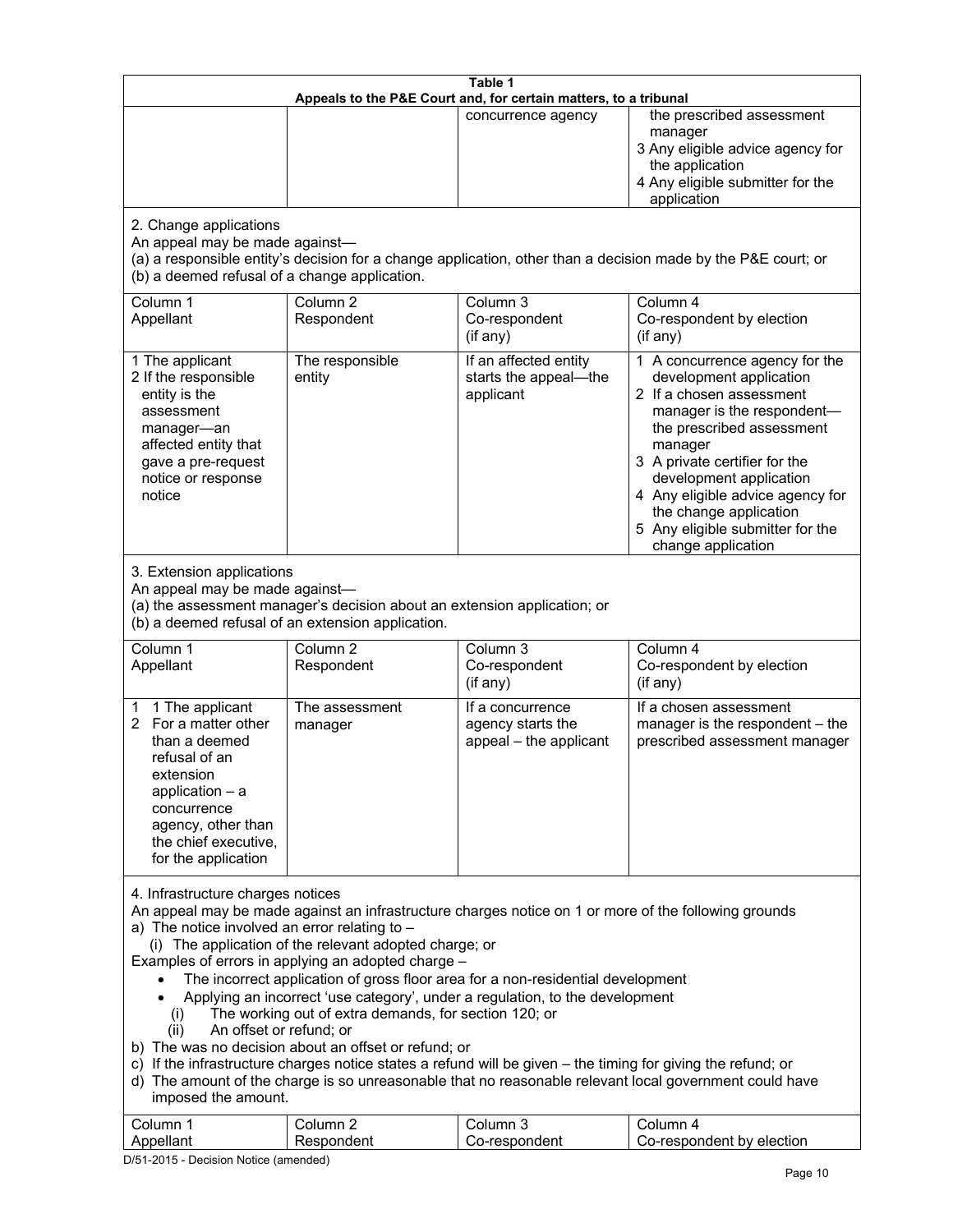| Table 1<br>Appeals to the P&E Court and, for certain matters, to a tribunal                                                                                                                                                                      |                                                                                                                            |                                                                                                                         |                                                                                                                                                                                                                        |
|--------------------------------------------------------------------------------------------------------------------------------------------------------------------------------------------------------------------------------------------------|----------------------------------------------------------------------------------------------------------------------------|-------------------------------------------------------------------------------------------------------------------------|------------------------------------------------------------------------------------------------------------------------------------------------------------------------------------------------------------------------|
|                                                                                                                                                                                                                                                  |                                                                                                                            | (if any)                                                                                                                | (if any)                                                                                                                                                                                                               |
| The person given the<br>Infrastructure charges<br>notice                                                                                                                                                                                         | The local government<br>that gave the<br>infrastructure charges<br>notice                                                  | $\blacksquare$                                                                                                          | $\overline{\phantom{a}}$                                                                                                                                                                                               |
| 5. Conversion applications<br>An appeal may be made against-<br>(a) the refusal of a conversion application; or                                                                                                                                  | (b) a deemed refusal of a conversion application.                                                                          |                                                                                                                         |                                                                                                                                                                                                                        |
| Column 1<br>Appellant                                                                                                                                                                                                                            | Column <sub>2</sub><br>Respondent                                                                                          | Column <sub>3</sub><br>Co-respondent<br>(if any)                                                                        | Column 4<br>Co-respondent by election<br>(if any)                                                                                                                                                                      |
| The applicant                                                                                                                                                                                                                                    | The local government<br>to which the conversion<br>application was made                                                    |                                                                                                                         |                                                                                                                                                                                                                        |
| 6. Enforcement notices                                                                                                                                                                                                                           | An appeal may be made against the decision to give an enforcement notice.                                                  |                                                                                                                         |                                                                                                                                                                                                                        |
| Column 1<br>Appellant                                                                                                                                                                                                                            | Column <sub>2</sub><br>Respondent                                                                                          | Column 3<br>Co-respondent<br>(if any)                                                                                   | Column 4<br>Co-respondent by election<br>(if any)                                                                                                                                                                      |
| The person given the<br>enforcement notice                                                                                                                                                                                                       | The enforcement<br>authority                                                                                               |                                                                                                                         | If the enforcement authority is<br>not the local government for<br>the premises in relation to which<br>the offence is alleged to have<br>happened-the local<br>government                                             |
|                                                                                                                                                                                                                                                  |                                                                                                                            | Table 2                                                                                                                 |                                                                                                                                                                                                                        |
|                                                                                                                                                                                                                                                  |                                                                                                                            | Appeals to the P&E Court only                                                                                           |                                                                                                                                                                                                                        |
| 1. Appeals from tribunal<br>An appeal may be made against a decision of a tribunal, other than a decision under<br>section 252, on the ground of-<br>(a) an error or mistake in law on the part of the tribunal; or<br>(b) jurisdictional error. |                                                                                                                            |                                                                                                                         |                                                                                                                                                                                                                        |
| Column 1<br>Appellant                                                                                                                                                                                                                            | Column 2<br>Respondent                                                                                                     | Column 3<br>Co-respondent<br>(if any)                                                                                   | Column 4<br>Co-respondent by election<br>(if any)                                                                                                                                                                      |
| A party to the<br>proceedings for the<br>decision                                                                                                                                                                                                | The other party to the<br>proceedings for the<br>decision                                                                  |                                                                                                                         |                                                                                                                                                                                                                        |
| 2. Eligible submitter appeals<br>(b) a variation request.                                                                                                                                                                                        | application, to the extent that the decision relates to-                                                                   |                                                                                                                         | An appeal may be made against the decision to give a development approval, or an approval for a change<br>(a) any part of the development application for the development approval that required impact assessment; or |
| Column 1<br>Appellant                                                                                                                                                                                                                            | Column <sub>2</sub><br>Respondent                                                                                          | Column 3<br>Co-respondent<br>(if any)                                                                                   | Column 4<br>Co-respondent by election<br>(if any)                                                                                                                                                                      |
| 1 For a development<br>application-an<br>eligible submitter for<br>the development<br>application<br>2 For a change<br>application-an<br>eligible submitter for                                                                                  | 1 For a development<br>application-the<br>assessment<br>manager<br>2 For a change<br>application-the<br>responsible entity | 1 The applicant<br>2 If the appeal is about<br>a concurrence<br>agency's referral<br>response-the<br>concurrence agency | Another eligible<br>submitter for the<br>application                                                                                                                                                                   |

D/51-2015 - Decision Notice (amended)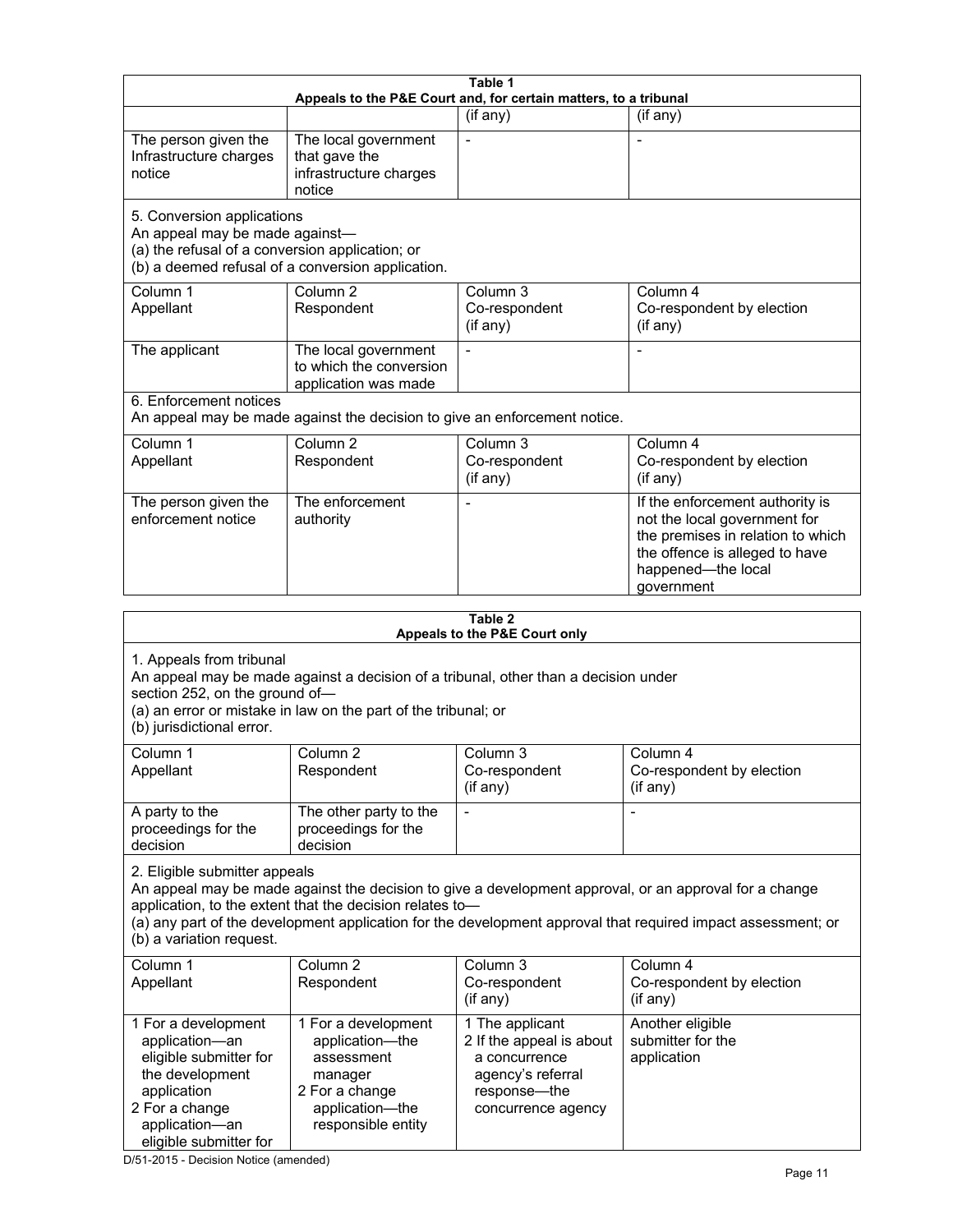| Table 2<br>Appeals to the P&E Court only                                                                                                                                                                                                                                                                                                                                                                           |                                                                                                                            |                                                                                                                         |                                                                                        |
|--------------------------------------------------------------------------------------------------------------------------------------------------------------------------------------------------------------------------------------------------------------------------------------------------------------------------------------------------------------------------------------------------------------------|----------------------------------------------------------------------------------------------------------------------------|-------------------------------------------------------------------------------------------------------------------------|----------------------------------------------------------------------------------------|
| the change<br>application                                                                                                                                                                                                                                                                                                                                                                                          |                                                                                                                            |                                                                                                                         |                                                                                        |
| 3. Eligible submitter and eligible advice agency appeals<br>An appeal may be made against a provision of a development approval, or failure to<br>include a provision in the development approval, to the extent the matter relates to-<br>(a) any part of the development application or the change application, for the development approval, that<br>required impact assessment; or<br>(b) a variation request. |                                                                                                                            |                                                                                                                         |                                                                                        |
| Column 1<br>Appellant                                                                                                                                                                                                                                                                                                                                                                                              | Column <sub>2</sub><br>Respondent                                                                                          | Column 3<br>Co-respondent<br>(if any)                                                                                   | Column 4<br>Co-respondent by election<br>(if any)                                      |
| 1 For a development<br>application-an<br>eligible submitter for<br>the development<br>application<br>2 For a change<br>application-an<br>eligible submitter for<br>the change<br>application<br>3 An eligible advice<br>agency for the<br>development<br>application or change<br>application                                                                                                                      | 1 For a development<br>application-the<br>assessment<br>manager<br>2 For a change<br>application-the<br>responsible entity | 1 The applicant<br>2 If the appeal is about<br>a concurrence<br>agency's referral<br>response-the<br>concurrence agency | Another eligible submitter for the<br>application                                      |
| 4. Compensation claims<br>An appeal may be made against-<br>(a) a decision under section 32 about a compensation claim; or<br>(b) a decision under section 265 about a claim for compensation; or<br>(c) a deemed refusal of a claim under paragraph (a) or (b).                                                                                                                                                   |                                                                                                                            |                                                                                                                         |                                                                                        |
| Column 1<br>Appellant                                                                                                                                                                                                                                                                                                                                                                                              | Column <sub>2</sub><br>Respondent                                                                                          | Column $3$<br>Co-respondent<br>(if any)                                                                                 | Column 4<br>Co-respondent by election<br>(if any)                                      |
| A person dissatisfied<br>with the decision                                                                                                                                                                                                                                                                                                                                                                         | The local<br>government to which<br>the claim was made                                                                     |                                                                                                                         |                                                                                        |
| 5. Registered premises<br>An appeal may be made against a decision of the Minister under chapter 7, part 4.                                                                                                                                                                                                                                                                                                        |                                                                                                                            |                                                                                                                         |                                                                                        |
| Column 1<br>Appellant                                                                                                                                                                                                                                                                                                                                                                                              | Column <sub>2</sub><br>Respondent                                                                                          | Column 3<br>Co-respondent<br>(if any)                                                                                   | Column 4<br>Co-respondent by election<br>(if any)                                      |
| 1 A person given a<br>decision notice about<br>the decision<br>2 If the decision is to<br>register premises or<br>renew the<br>registration of<br>premises-an owner<br>or occupier of<br>premises in the<br>affected area for the<br>registered premises<br>who is dissatisfied<br>with the decision                                                                                                               | The Minister                                                                                                               | $\blacksquare$                                                                                                          | If an owner or occupier starts the<br>appeal - the owner of the<br>registered premises |